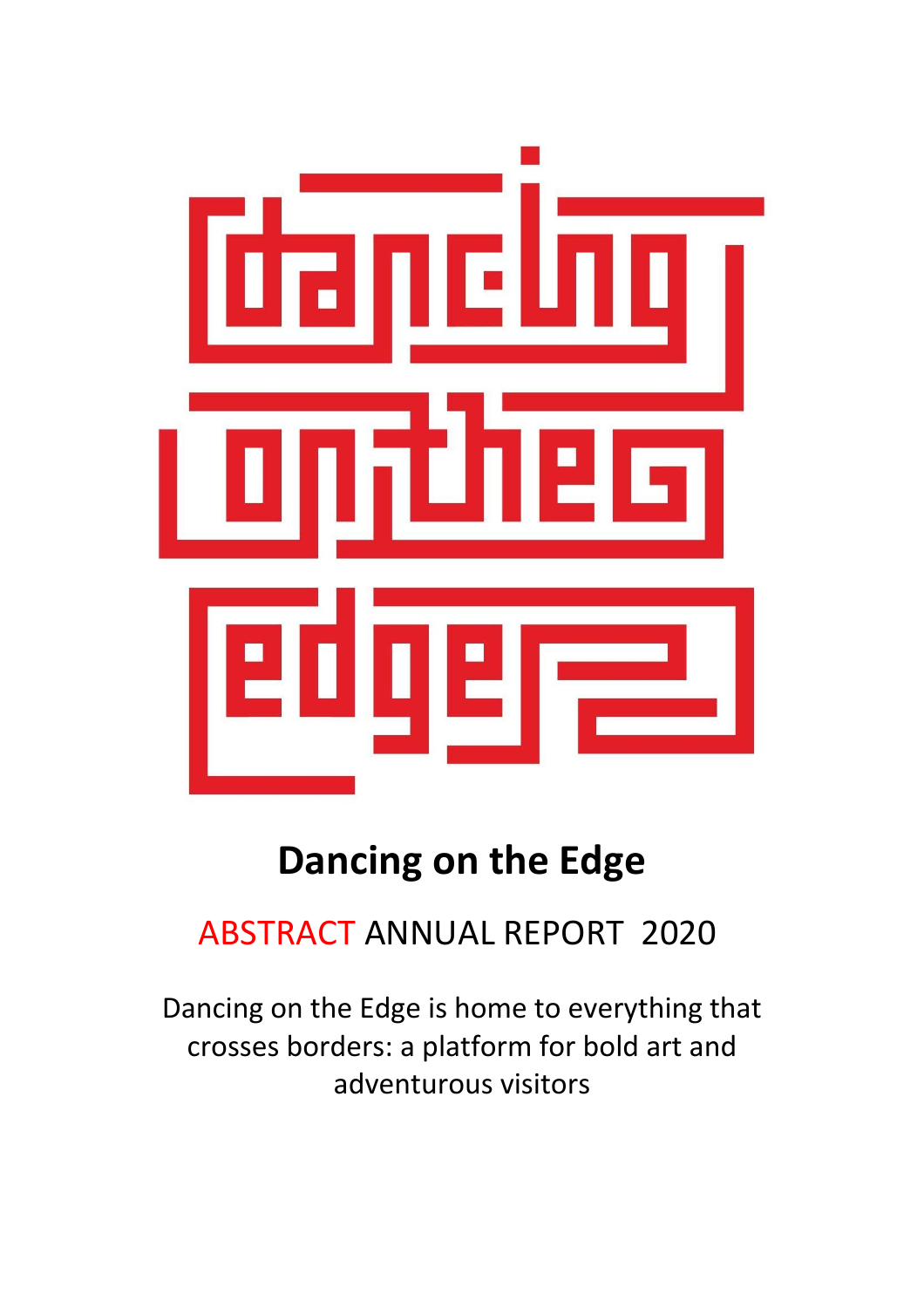## **Preface**

The year 2020 was a special year for everyone. It was a year of lockdowns full of working and programming online. DOTE has always worked a lot digitally (sometimes entire performances produced and presented via Skype, due to travel restrictions of some makers that DOTE works with), but now almost all programs could not continue and the entire cultural sector had to find new ways to cope with a changing world.

During this time DOTE has renewed its **Online Magazine** and has taken steps for a new website and online environment; the annual Scholarship Program has become the **DOTE Online Masterclass Program,** and **Meet the Artists,** which was to take place in collaboration with Het Huis Utrecht, could not take place due to the measures surrounding COVID-19. Instead, DOTE developed a new series, **Rituals of Change**, where we played with the concepts of offline and online and wanted to create really new content for online instead of working with live streams. This is a concept that we want to continue in 2021 and in the runup to the DOTE Festival in 2022.

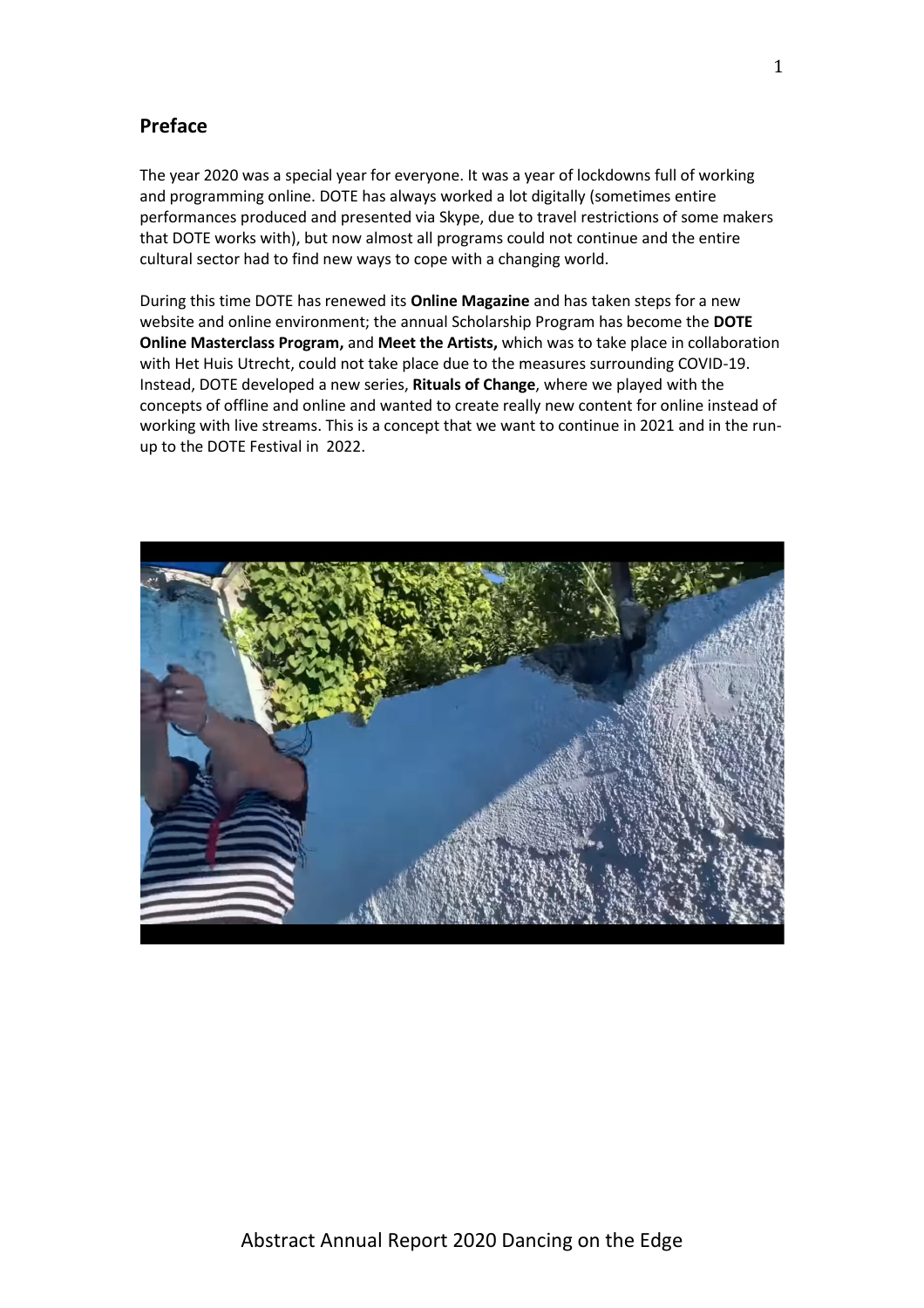## **1 Activities Dancing on the Edge 2020**

DOTE's activities are grouped under three pillars:

**Professional** – this pillar covers all activities related to the development and exchange of professional expertise, such as co-productions, international projects, residencies, scholarships and training.

**Programming** – this pillar covers the bi-annual festival in several cities in the Netherlands. Also including all programming throughout the year, such as guest performances, installations, lectures and participation projects.

**Knowledge Exchange** – since its inception, DOTE has built up a broad network and a lot of knowledge in and about the MENA region (Middle East and North Africa). DOTE connects partners internationally and aims to promote knowledge and exchange.

#### **Professional: DOTE Online Masterclass Program**

For the ninth time in a row Dancing on the Edge (DOTE) has offered scholarships to talented and motivated dancers from the Middle East and North Africa (MENA region). For the last 8 years, each year two dancers were invited to take part in the *Summer Intensive*, organized by partner organization Henny Jurriëns Studio, as well as to attend performances at Julidans Festival in Amsterdam.

Due to COVID-19 measures, intercontinental travel was limited. Therefore, for the first time in our scholarship history, we created the **DOTE Online Masterclass Program**. Instead of two selected dancers, we invited a total of 15 dancers from the MENA region and diaspora to take part in the program. During three weeks, from the 11th till the 31st of July, the dancers worked intensively on their dance skills, by participating in technique classes and workshops given by teachers representing the most important companies and styles in today's contemporary dance world.

**The Listening Body** by **Michael Schumacher** - In this three-part improvisation workshop, the competencies to listen well were examined. Through a better awareness of our impulses, both internal and external, we are better able to understand ourselves with our environment and with other makers / dancers.

Using both practice and theory, this workshop addressed individual and social aspects of the creative process and worked with 'instant choreography' in our everyday environment.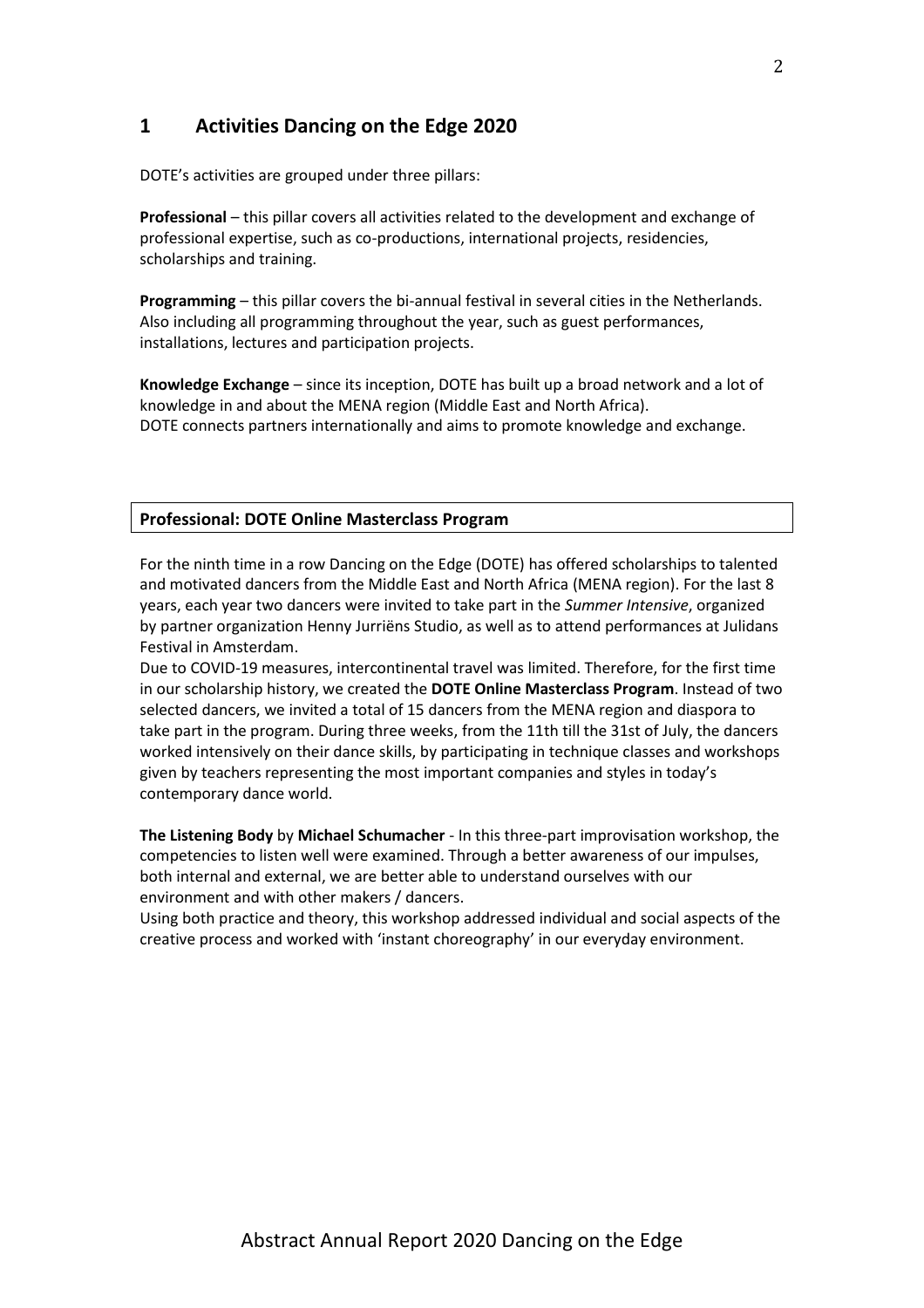

**Super / Workshop** by **Christina Mertzan**i - This series of workshops used contemporary dance techniques mixed with acrobatics, hip hop, break dance, yoga, pilates and martial arts. Special attention was paid to warm-up, body awareness through breathing techniques as well as exercises aimed at developing strength and flexibility.

In this series of workshops, a dance sequence was learned, which the dancers also used as inspiration to make their own dance video under the guidance of Christina. These videos have also been shared on social media.



**Dynamics, Rhythm & Texture** by **Alleyne Dance** - A series of physical contemporary dance lessons with complex and technical sequences adapted to the home situation, focused on performance and endurance. Each session started with different aspects of movement study, focusing on articulation of the hands, isolation, spirals, breath and flying. In addition, we worked with improvisation originating from physical intention.

**Gaga Workshop** by **Ian Robinson** - A series of three workshops based on the work of Ohad Naharin. Gaga is about deep listening and increasing the awareness of physical sensations. The Gaga classes were a workout focused on flexibility, endurance, agility, coordination and efficiency of movement. An investigation of form, speed and effort combined with the playful investigation of different movement qualities, such as soft and thick textures, delicate and explosive power as well as underestimation and exaggeration. A multi-sensory and physically challenging experience aimed at connecting with the passion to move!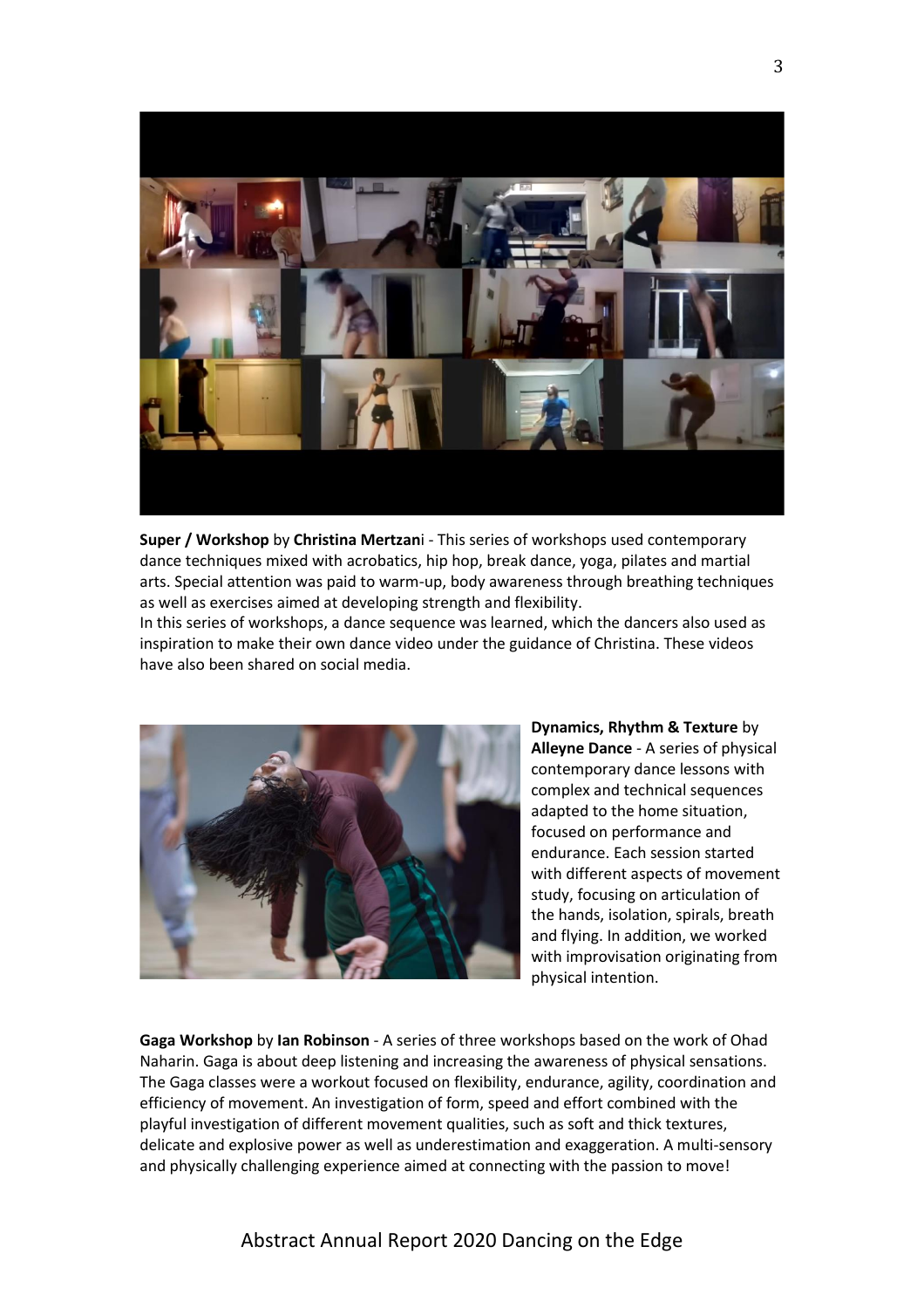*"In Persian, we have a proverb that roughly translates to "when evil creates divine" which, for me, describes what happened with us and Dancing on the Edge this year, best! The unlikely opportunity of meeting 15 potential future allies, emotionally and professionally, is all you can ask from a good life experience, to begin with.*

*Dance wise, I feel absolutely inspired by this experience. Each class unlocked for me new potentials, I didn't believe were there to explore. With some of the more technically demanding bits of them, I risked pushing beyond my so-called limits to enter a more playful zone where I stopped applying expectations on myself. I now find that new unlocked area a better space for learning.*

*Thanks to you and whoever that is making Dancing on the Edge possible, I find myself more confident than ever before, to take steps. Steps on a broader range. Steps that don't deserve to be hanging"* - participant DOTE Online Masterclass Program



In 2020, no foreign travel took place as a result of the restrictions surrounding COVID-19. All meetings took place online.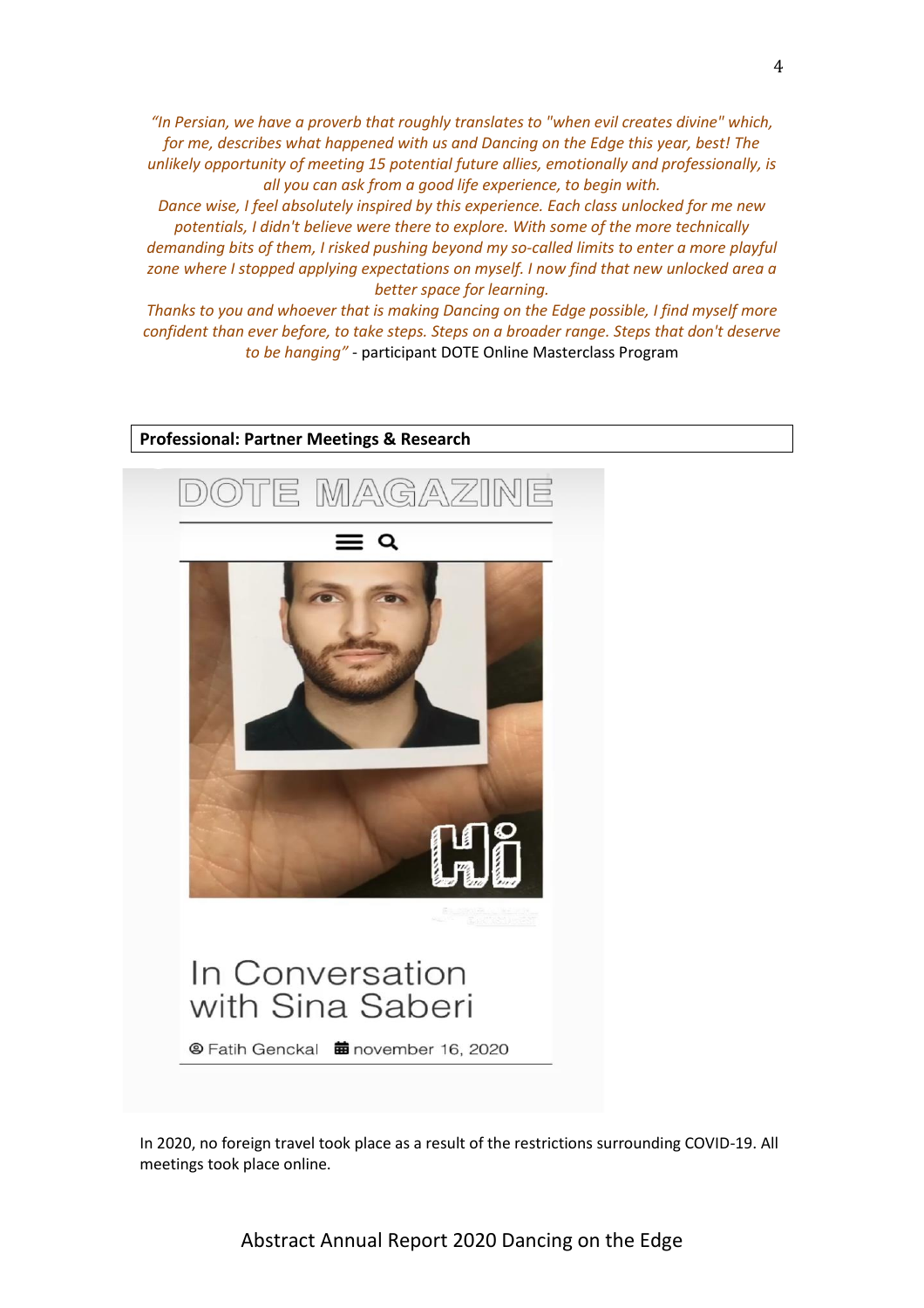Research has been conducted, especially in the field of online working. We have renewed our separate website, the Online Magazine, and provided it with new content (including an interview series in collaboration with Corner in the World from Istanbul). The Online Magazine will be an important additional channel for Dancing on the Edge in the coming years. We not only use it for our own content, but it is also a platform for creators and partner organizations to share work, provide context and deepen the artistic dialogue.

#### **Programming: Ongoing Program**

#### *"It was a really nice experience to be able to connect with people around the world, even online. I felt connected to these people :)"* – participant *Rituals of Change*

In February Dancing on the Edge took part in the activity *Sounds of the East* in Tugela85, the artist hub in Amsterdam East where Dancing on the Edge currently has its headquarters.

Dancing on the Edge has developed a performative online workshop series called *Rituals of Change*. We wanted to experiment with artistic programs that are specifically made for the online environment.

This grew into the series **Rituals of Change**, for which we collaborated with 3 makers and a designer. A three-week program consisting of three workshops, each with various activities. Each workshop was led by a different artist, who relates in one way or another to ritual in his / her artistic practice. Ritual to look back at our past; ritual to mark where we are now and what we have acquired; and ritual to bring the future to us and use this difficult time as an inspiration to imagine how we want to proceed. It touched on various themes, such as decolonization, dealing with land and the environment, food, identity and belonging.

The workshops consisted of online sessions and in the week before, people were sent *incentives* with inspiration, instructions, and daily tasks. Everything was beautifully designed and done with attention. A designated ''log'' could be used for the daily tasks, which were returned and of which we as DOTE made short films.

It all led to a different "presence" and experience during the online session. Moreover, DOTE has a very large international network, which meant that the diversity of participants was enormous, which added a lot of extra value. We were surprised how well the series worked and want to continue this line in 2021 and towards the festival in 2022.

## **Rituals of Change Workshop I - Decolonizing Rituals Fazle Shairmahomed**

*Writing - Moving - Ancestors*

#### *What does spirituality mean in the process of decolonization?*

Participants were asked to do a writing ritual addressed to specific ancestors each day and to prepare an act of the ritual to be performed during the online session. The online session itself consisted of jointly performing a ritual, each in his / her own way, bodywork and dance, meditation and a group discussion about our shared colonial histories. By using dance we also made contact with our body and the knowledge that lies hidden within. Shairmahomed is inspired by rituals from Gnawa, Zar, House, Butoh, and Body Weather.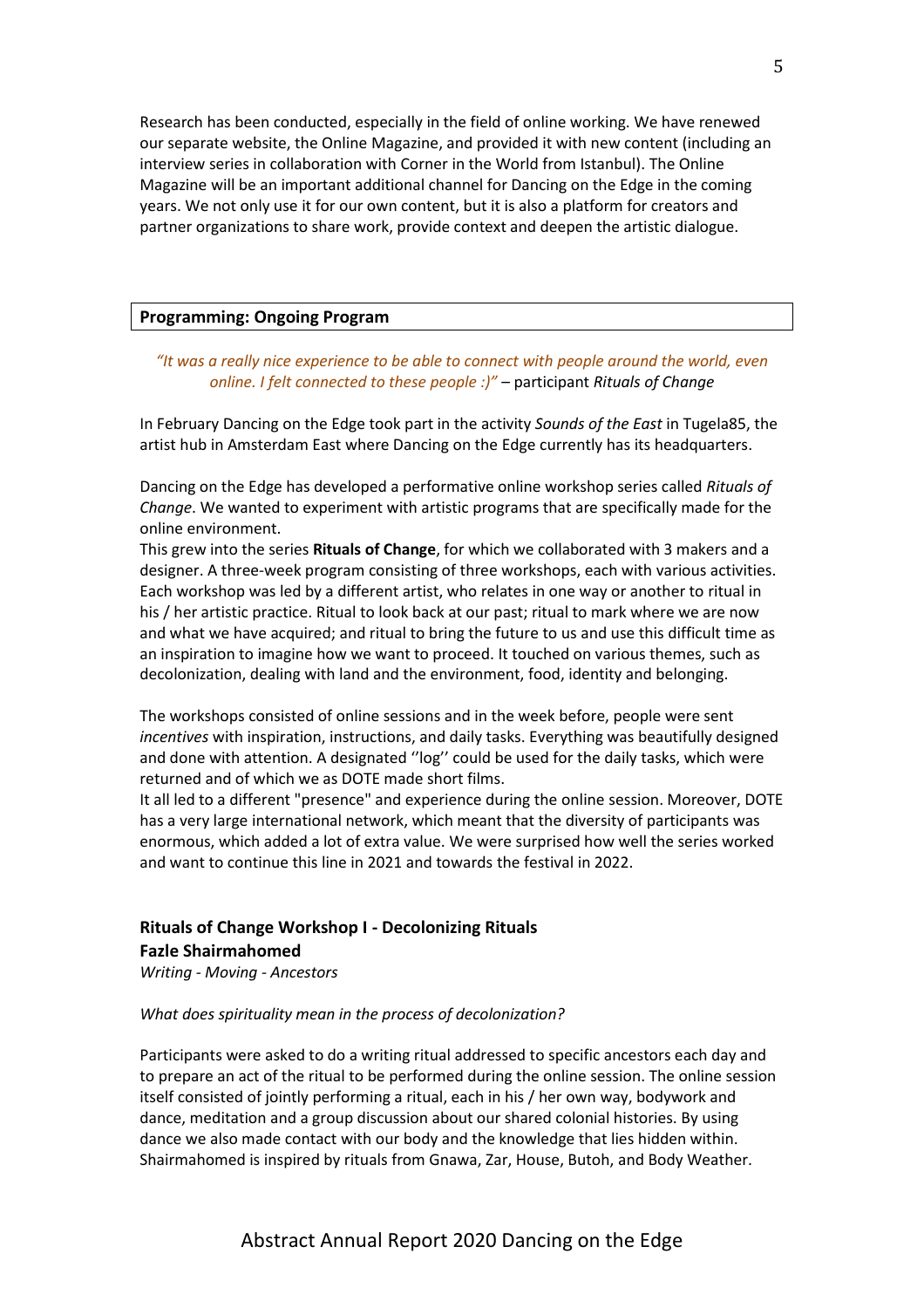

## **Rituals of Change Workshop II - The Good Stuff Doesn't Sit Still Maureen de Jong | 't kleinkookbedrijf**

*Hand Taste - Sensing - Fermenting*

*A meditation on food. Food contains the lost knowledge of tradition, it is a bridge between our inner world and the physical environment around us, it connects us with the land on which we live. It brings us together in celebration of the moment, even when we are physically apart. Eating well supports our health and our immune system (necessary at this time). Traditions of fermented food go back centuries and cut across cultures. Fermentation uses time as a means of transformation.*

We used time, movement and attention as means to achieve something good. We focused on our hands and the knowledge hidden in them. In this workshop full of movement and personal stories, we made kimchi together step by step.



**Rituals of Change Workshop III – Sense of Place Arita Baaijens** *Sacred landscapes – Listening - Deep Mapping*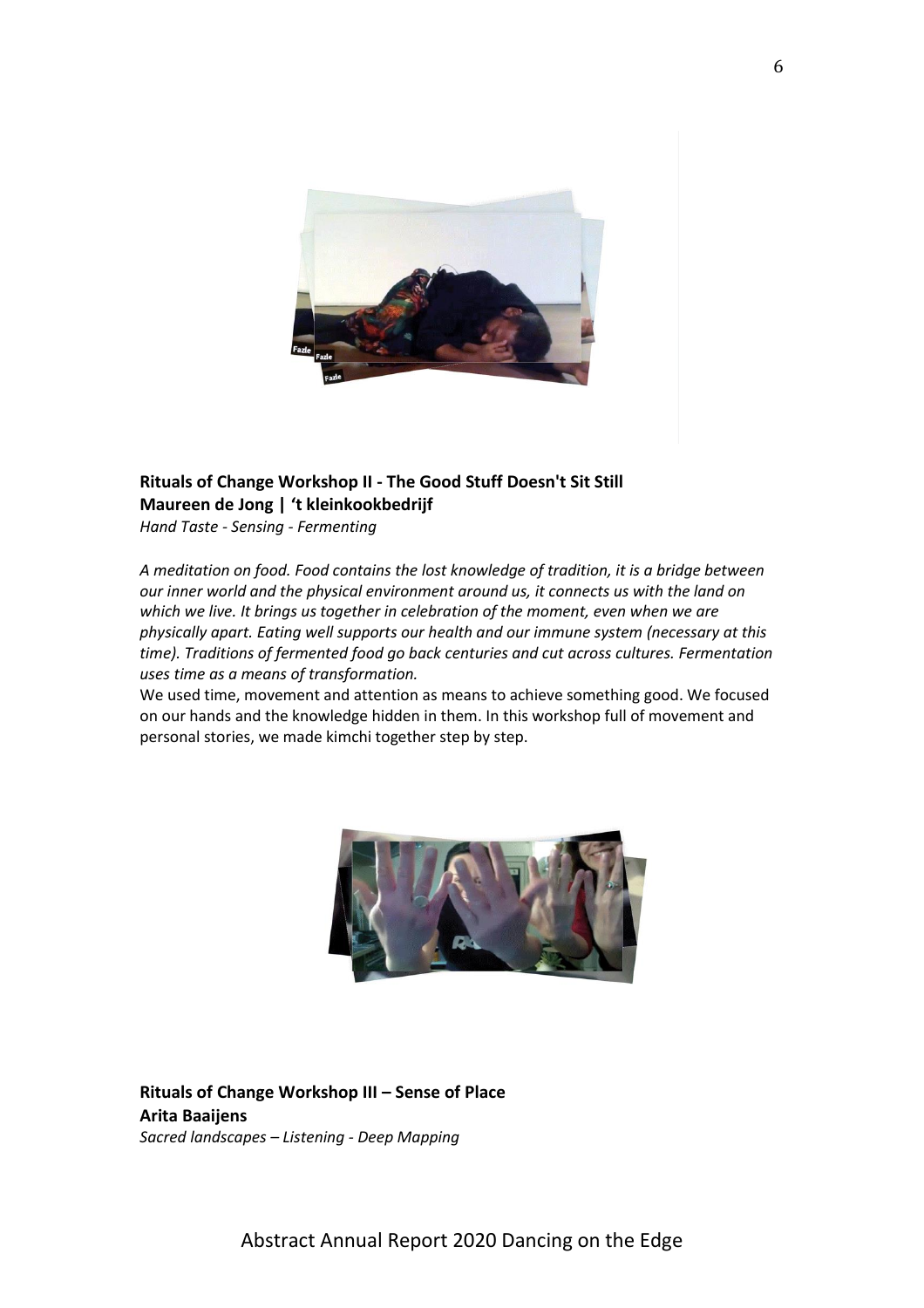*Landscapes and places are expressive, they are alive, contain wisdom and influence us in many ways. How can we do a better job of listening to what landscapes have to tell us?* In this workshop we explored a new language and unearthed the key landscapes which have shaped you. We gradually tuned our awareness to the subtle, intricate ways that nature and places communicate with us. We worked with a sensory code-language enabling to read odors, sounds, tastes, colors and many other signs and signals. We took time to listen. Listening to the stories a place could reveal.



*"I wanted to thank you for this opportunity, it really changed the way I move in the world, taking the time to deeply appreciate my surroundings. I felt it was a really insightful series of workshops, taking different angles in regards to movement, either through time or in space. I would love to attend more of these events in the future!"* – participant *Rituals of Change*

#### **Programming: Tour**

Corona has also prevented many tours of our co-productions from taking place. Nevertheless, the performance *Today Is a Beautiful Day* by Youness Aboulakoul, which had its world premiere at the Dancing on the Edge Festival 2019, was performed 3 more times in 2020, before all restrictive measures took effect.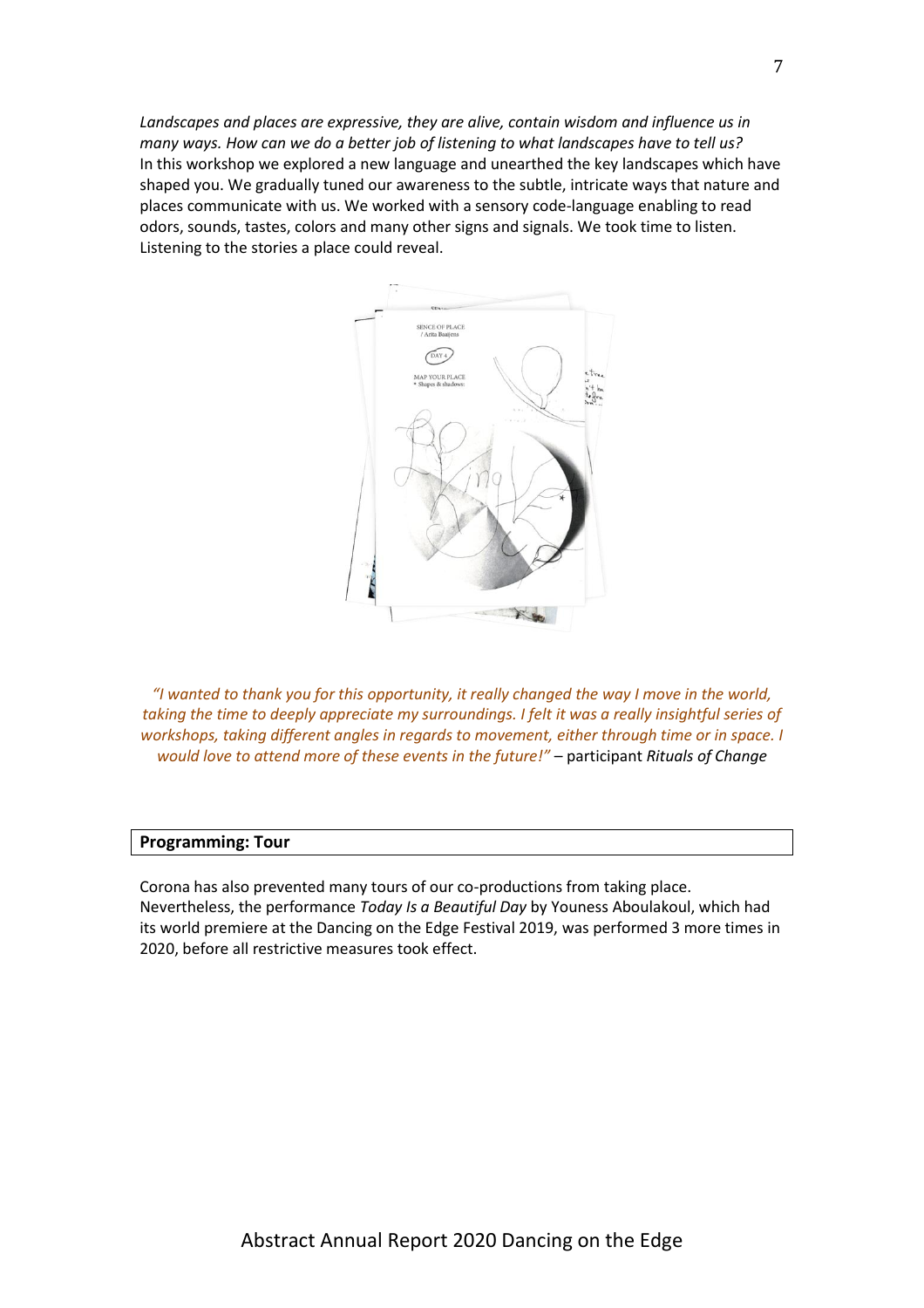### **2 Audiences**

2020 was a non-festival year, which typically means there were fewer activities to communicate about. To keep our audience engaged, 5 newsletters (10,000+ recipients) were sent and a lot of communication was done via social media, with own content or third-party content. In addition, further steps have been taken with both the Dancing on the Edge Community Facebook group (which grew from 422 to 881 members and came to life through weekly posts from the members) and the DOTE Magazine. In 2020 by far the most reach came through digital activities and online communication.

#### **Digital activities**

#### **Online masterclass aftermovie + solo's**

The online classes of the DOTE Online Masterclass Program were recorded, and the participants were asked to make a solo for video. All recordings have been edited into the DOTE Online Masterclass after movie, which helped not only to present our activities to our public but also present the participants through their solo's.

#### **Conversations / Featured Artists in DOTE Magazine**

In collaboration with A Corner in the World we published the series Conversations, 15 interviews with artists from the Middle East and North Africa, under the lable *Featured Artists* in the DOTE online magazine.

#### **Logs of Rituals of Change**

The workshop series *Rituals of Change* took place online, with tasks for the participants to accomplish in the days running up to each online session. The artist Corine Datema made GIFS out of the 'traces' from the participants (their daily tasks documented in the logs) in combination with the results and the recordings of the workshops. In an artistic and special way these shorts gave an impression of the project. This is to be found in the DOTE online magazine.

#### **Public outreach**

The total number of visitors in 2020 can be divided into visitors / participants in activities (physical or online events), viewers of digital activities (see above) and reach / interactions via online communication (social media, newsletters, and magazine readers).

1. **The number of visitors / participants in the activities of DOTE was 979** (estimated 656). 2**. The number of viewers of digital activities was 955.** No digital activities were included in the original plans.

3. **The number of people reached with online communication was 123,909**, of which 111,529 via social media, 10,245 people opened DOTE newsletters, and 2,135 unique visitors visited the online magazine. The number of interactions on social media (likes, shares, comments) was 9936.

#### **DOTE Magazine renewed**

The online magazine DOTE was established in 2017. At the time, this was an experiment to test whether a separate, user-friendly place for online content could be managed within the organization and whether it could contribute to our online presence, reach, and contextual depth.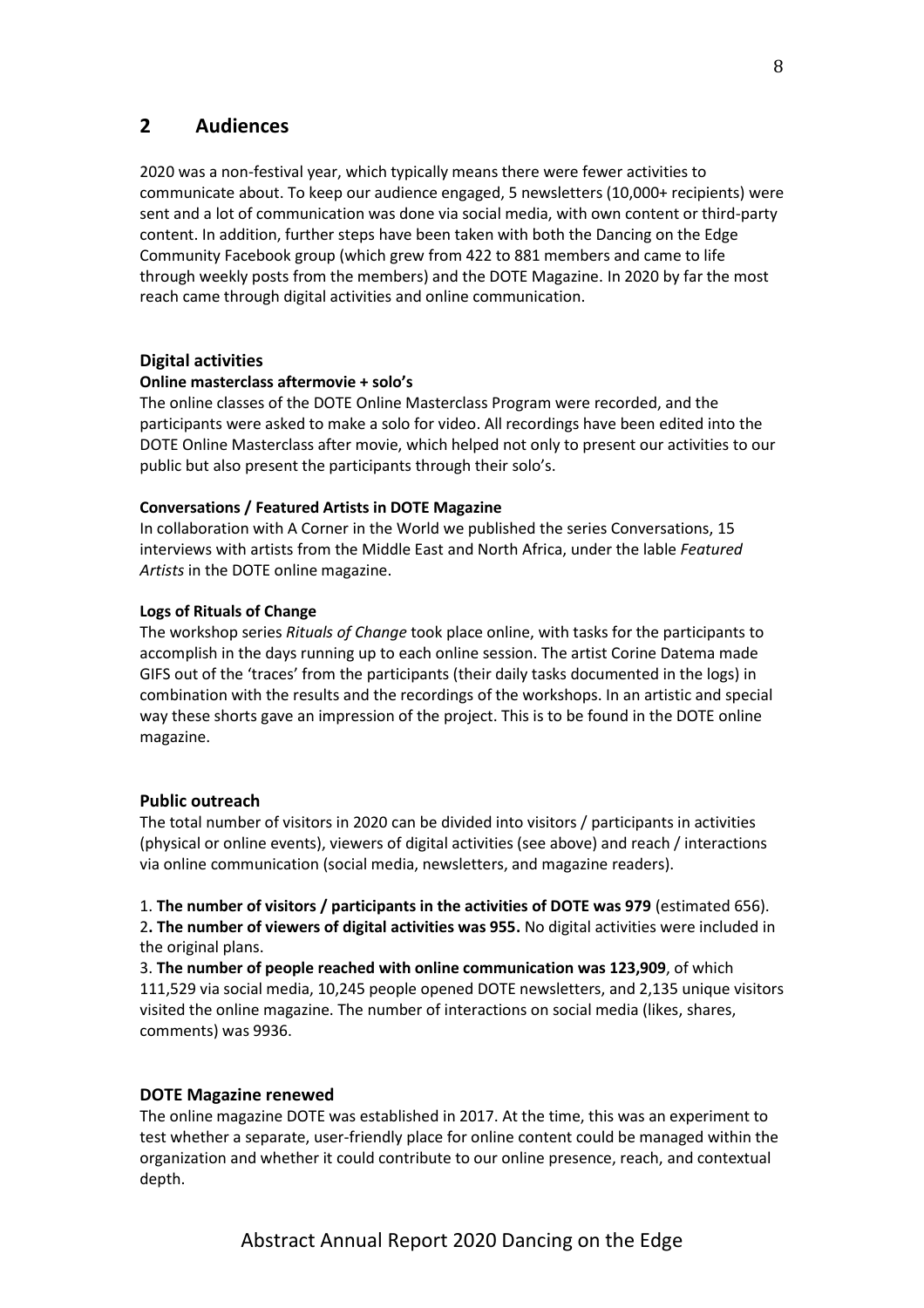Positive feedback was received in all areas. Therefore, after the festival in 2019, it was decided to invest more in DOTE Magazine in 2020. In content, in the website, its promotion and management.

## **3 Finances**

(amounts x 1.000)

Dancing on the Edge has income from multi-year and incidental subsidies as well as its own income. The year 2020 was a special year in many ways. Several activities could not take place, which also meant that DOTE had less income through partner contributions or other subsidies.

DOTE did have their annual support of AFK as well as some support through the municipality of Amsterdam, which made that an extra investment in an online environment could be made. We also used some reservations, and still had some (late) revenues from 2019 as well as a debt release. It all made that we could close the year with a positive result of €88, which was transferred to the general reserve.

The results can be summed up as follows:

|                                             | 2020        | 2019          |
|---------------------------------------------|-------------|---------------|
| Income<br>Project costs                     | 47<br>$-40$ | 439<br>$-438$ |
| Residue from projects                       | 7           | 1             |
| Management costs                            | $-14$       | $-1*$         |
| Residue from income<br>and non-program cost | $-7$        | O             |
| <b>Financial benefits</b>                   | 7           | 0             |
| Results                                     | ი           | 0             |

\*management costs in 2019 were mostly filed under project costs.

## **4 Organization & Board**

The board of Dancing on the Edge consists of the following persons: Nan van Houte (chair), Laurens Runderkamp (treasurer) and Mauritius Wijffels (secretary). Natasja van 't Westende has been appointed as director. In addition, we worked with various freelancers for the various projects. There are no people employed.